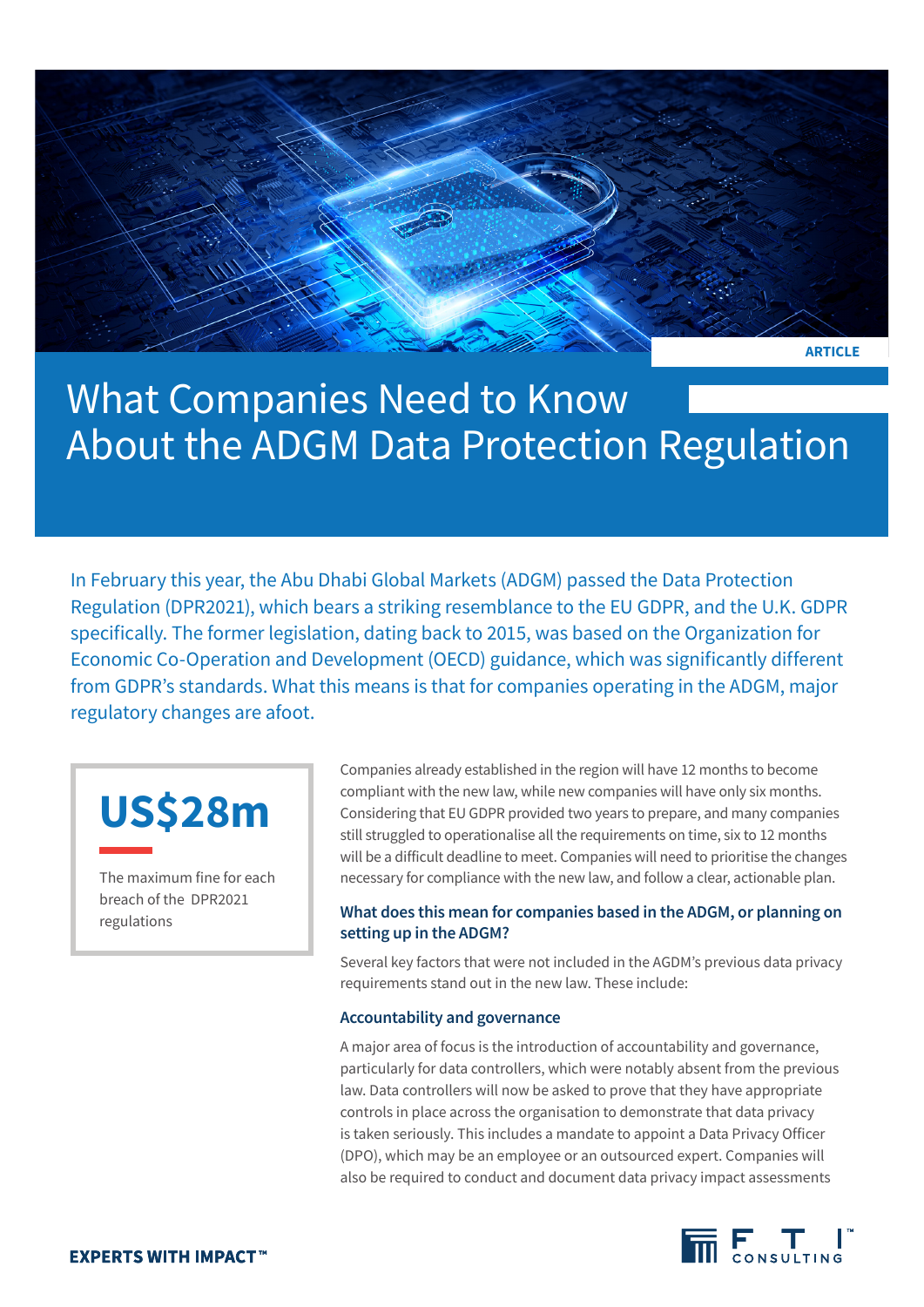(DPIAs), keep a record of processing activities and provide documentation of data subject access request (DSAR) processes. Cross-border data transfers will also be regulated, and for the first time, companies will have the option of governing data transfers via binding corporate rules (BCRs). Additional governance controls mandated in DPR2021:

- **—** Data privacy policies
- **—** Employee contracts
- **—** Employee awareness and training
- **—** Evidence that privacy by default and privacy by design are embedded in the company
- **—** Documented evidence of security standards and protocols used
- **—** Vendor due-diligence evidence

Accountability requirements are less onerous for companies with five or fewer employees. However, the vast majority of companies in the ADGM will be required to adhere to the new standards.

#### **Territorial scope**

The scope of the application of this law has also changed. Unlike GDPR, which governs all qualifying organisations doing business in the region, DPR2021 applies to any company *established* in the ADGM, or to data processors processing data either in the ADGM, or on behalf of an ADGM data controller, regardless of whether the processor is in the ADGM or not. The scope of the law is also applicable to any natural, legal person regardless of location or nationality, which does give it an extraterritorial element, like GDPR.

#### **Data subject rights and automated profiling**

DPR2021 introduces a new right for data subjects not to be subject to automated processing or profiling that significantly affects that person or carries legal implications. This is particularly relevant to the ADGM, which has created a thriving fintech hub and actively champions the development of a sustainable and vibrant fintech ecosystem. Although many companies in the fintech space are start-ups or small-to-medium enterprises, a sizeable proportion of them will be employing technologies that leverage AI and machine learning to potentially automate data processing and profiling.

The controller must also, on request, provide a copy of the data subject's data to them in a concise, transparent, intelligible, and easily accessible form, in writing, electronically or verbally. As many organisations

experienced with GDPR, fulfilling these requests can be extremely time consuming and resource intensive.

#### **Data portability**

Data subjects will also now have the right to transfer their data to a third party, a requirement which was directly ported from GDPR. This will require companies to transfer data on request from the data subject, in a standard, machine readable format, to another controller who may well be a direct competitor. Supporting this functionality will likely involve system, process and/or template changes.

#### **Timeline for reacting to DSARs**

The ADGM will allow two months for responding to a DSAR, with the potential for a one-month extension under certain circumstances. This timeline departs from the standards of GDPR and Dubai International Financial Centre (DIFC), and may be more pragmatic, particularly for SMEs. However, the regulator has been very clear in discouraging repeated extension requests and indicating that companies will be questioned if they are found to be abusing the allowance.

#### **Consent-based processing**

In DPR2021, consent now needs to be "a freely given, specific, informed and unambiguous indication of the data subject's wishes" through a clear affirmative action. Pre-ticked boxes or inactivity no longer constitute consent, and to be informed, the data subject should be aware of the identity of the controller and the purposes for which it is intended their personal data will be processed. The controller must also be able to demonstrate that the data subject has consented and maintain a register of that valid consent.

The data subject now also has the right to withdraw consent at any time, and it must be as easy to withdraw consent as it is to give consent. This has serious operational ramifications for many organisations that share personal data with various processors. Organisations must now consider how their website collects consent to deploy cookies, or the consent mechanism being used by customers to opt in or opt out of marketing communications.

And finally, to be "freely given" the data controller must consider whether the data subject has a genuine or free choice or is unable to refuse or withdraw. With DPR2021, in the employer/employee relationship, consent has now become a legal basis that needs thorough consideration due to the intrinsic imbalance of employer/employee